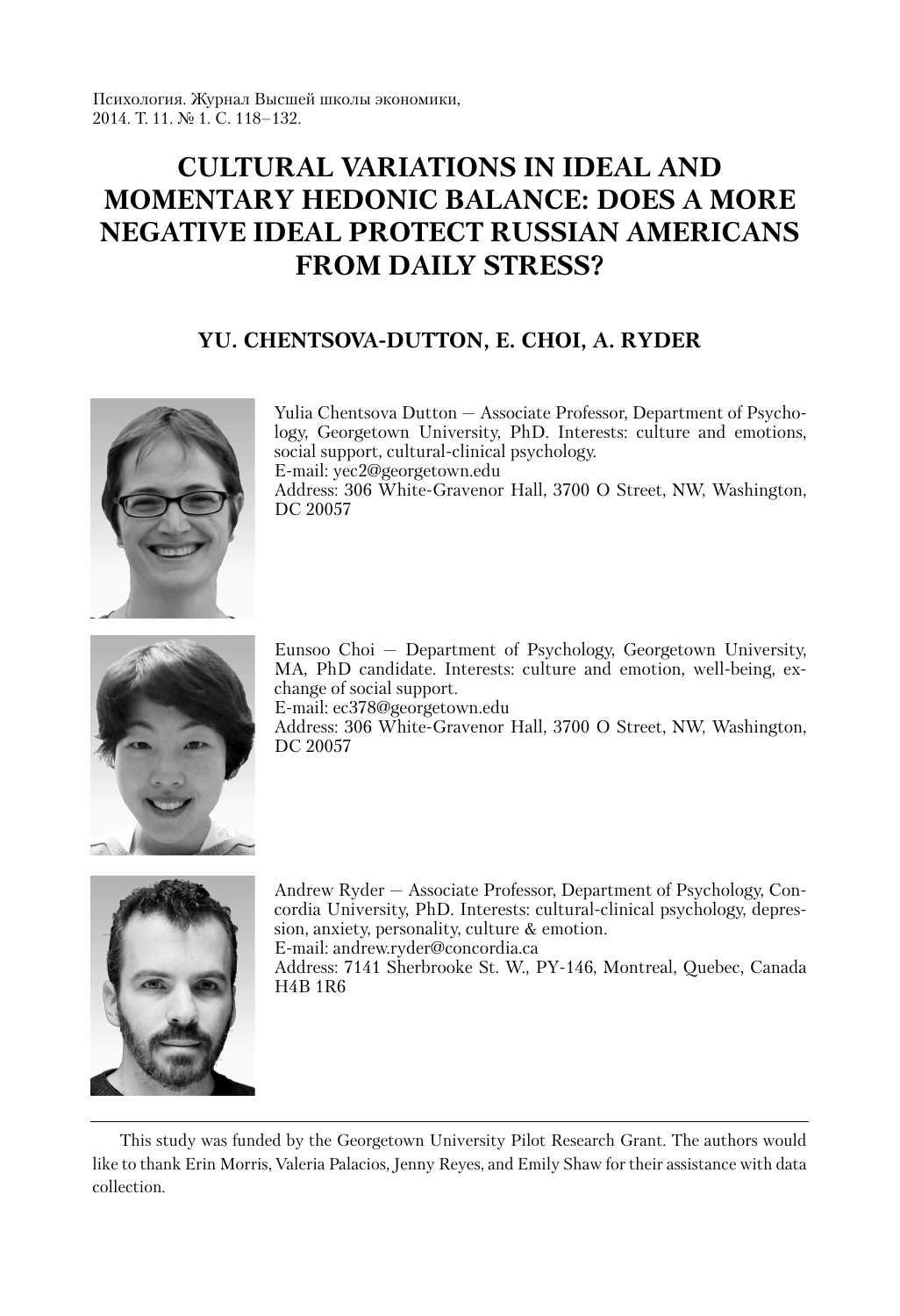#### **Abstract**

The association between perceived stress with heightened negative emotions and dampened positive emotions is well established. Much less clear, however, is the extent to which ideal and experienced levels of hedonic balance (i.e., the difference in intensities between positive and negative emotions) predict stress across cultural contexts. There is wide cultural variation in dominant models of emotions; for example, the Russian cultural context is thought to emphasize low hedonic balance relative to European American or Hispanic American cultural contexts. Thirty-two European Americans, 25 Hispanic Americans, 33 Asian Americans, and 20 Russian Americans provided reports of ideal and momentary hedonic balance. Momentary reports were sampled over 10 days. Perceived levels of stress were assessed at the beginning and at the end of the study. There were cultural group differences in ideal and momentary hedonic balance, with Russian Americans reporting lower ideal and momentary hedonic balance than Hispanic Americans. Across cultural groups, lower levels of momentary hedonic balance were predictive of perceived stress. In the Russian American group, but not the other groups, lower ideal hedonic balance was associated with lower levels of perceived stress. These results suggest that the Russian cultural model of emotions shape both ideal and momentary hedonic balance, with lower levels of ideal hedonic protecting against the potentially stressful impact of low experienced hedonic balance.

**Keywords:** Hedonic balance, culture, perceived stress

«I would like my children to live lives that are emotionally rich, to feel sad as well as happy, to love and to hate, to feel respect and contempt». These words are from a qualitative interview about ideal emotions conducted by the first author with a Russian-American woman. This woman was asked about emotions she would ideally want her children to experience in their lives. Her description reflects the view that negative emotions are just as important as positive emotions, in stark contrast to the well-documented tendency of European American samples to describe positive emotions as more normative and desirable than negative emotions (Eid & Diener, 2001; Diener, Suh, Smith, & Shao, 1995) and to consider the pursuit of happiness as an important life goal (Hill et al., 2013). Yet, although she may seem unusual in the hedonically-driven mainstream cultural context of the United States, this Russian-American participant's description fits well with what little is known about Russian cultural models of emotions.

Work in cultural studies and anthropology characterizes the Russian cultural context as one that emphasizes attending to and experiencing negative emotional states (Rancour-Laferriere, 2003; Ries, 1997). The limited empirical database supports this description. People in Russia are less likely than European Americans to say that feeling happy is important to them and less likely to report that pursuing happiness is an important personal goal (Lyubomirsky, 2000). The balance of reported positive and negative daily life events is lower in Russia than in the United States (Balatsky & Diener, 1993). Of course, it is possible that this pattern is due to cultural differences in objective life circumstances. Yet, even when Russians move away from Russia, this tendency persists. Russian immigrants to the Unites States report experienc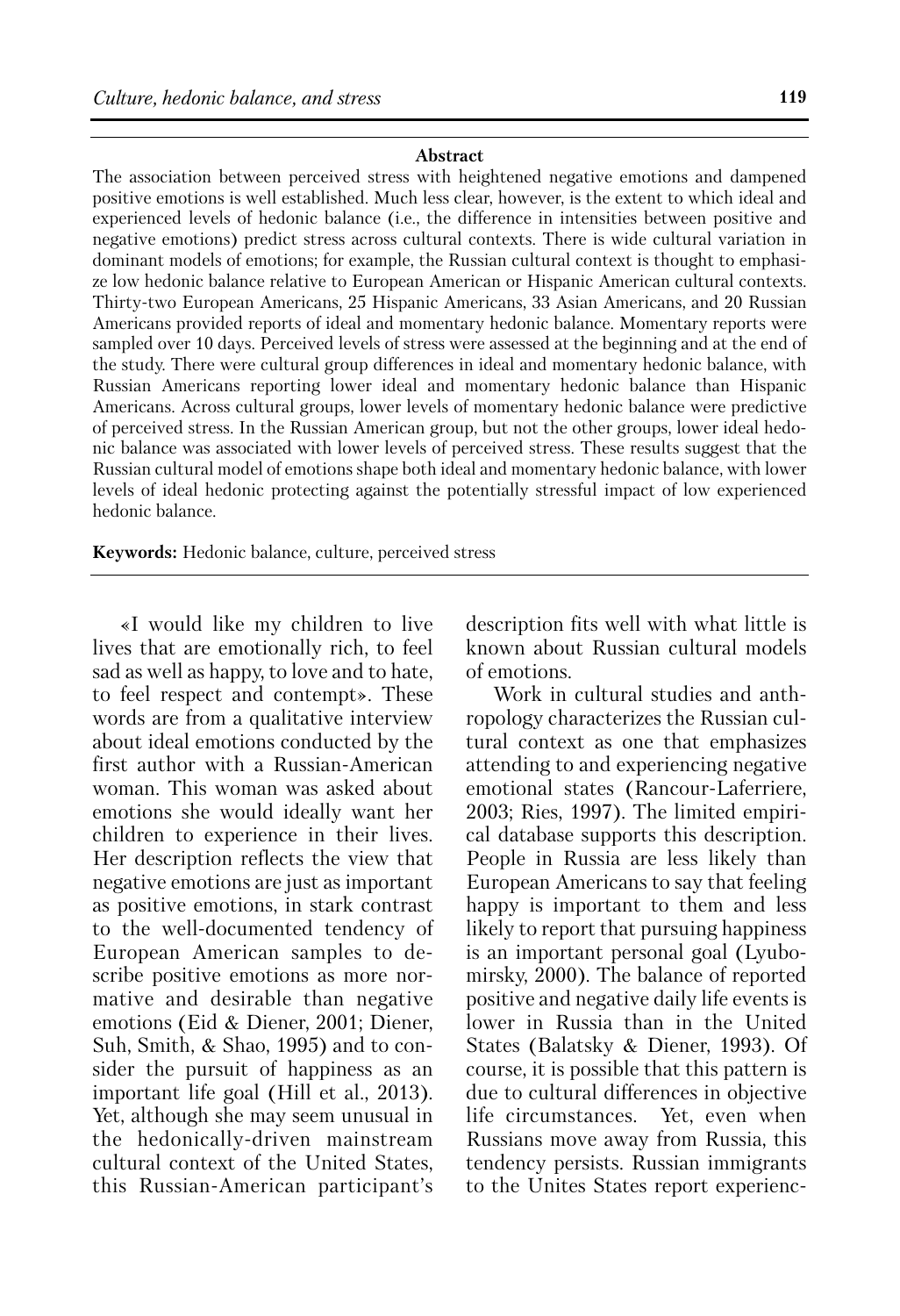ing more frequent negative emotions than European Americans (Inkeles, 1954). Although this pattern may be due to acculturative stress, it is likely driven at least in part by the tendency of Russian participants to attend to negative information (Grossmann, Ellsworth & Hong, 2012; Inkeles, 1997). In sum, these emerging studies suggest that the Russian cultural context may foster low hedonic balance, or the desired or actual difference between intensities of positive and negative emotions (Schimmack, Radhakri shnan, Oishi, Dzokoto, & Ahadi, 2002).

One issue that needs to be clarified, however, is the extent to which these findings are driven by Russian people's notions of how they want to feel versus their in-the-moment emotional experiences. In this study, we use the momentary sampling method (i.e., repeatedly asking people about their emotions as they go through their daily lives) to examine whether cultural differences in models of emotions are reflected in people's moment-to-moment emotional experiences.

Another question that remains unanswered is whether the Russian cultural model of emotions drives the tendency of Russian samples to report heightened levels of perceived stress. High levels of stress have been blamed for contributing to very high mortality rates in Russia (Jose et al., 1998; Leon & Shkolnikov, 1998), yet we do not have a good understanding of the extent to which they may be shaped by culture. In this study, we examine the extent to which ideal and momentary emotions contribute to heightened levels of stress in Russian American participants in comparison to those from other cultural contexts known to foster

different models of emotions (European American, Hispanic Americans, and Asian American). Before describing this study, we will first review briefly the currently available evidence on how culture shapes ideal and experienced emotions.

# **Cultural differences in ideal and experienced emotions**

Emerging research indicates that although many aspects of people's ideas about their emotions are similar across cultural contexts, culture does shape these ideas to some extent (e.g., whether it is good to feel or express emotions, the types of physiological or relational changes that are associated with them) (Eid & Diener, 2001; Matsumoto, Yoo, & Fontaine, 2008; Philippot, & Rimé, 1997; Schwartz, 2004; Uchida, Norasakkunkit & Kitayama, 2004). One set of ideas informing recent research involves people's notions of which emotional states are considered desirable or ideal (Tsai, 2007). Studies demonstrate that cultural groups differ in their notions of how they would ideally want to feel. For example, participants from East Asian cultural contexts are relatively less likely to consider high arousal positive emotions (e.g., excitement) as ideal than are participants from European American or Hispanic cultural contexts (Ruby, Falk, Heine, Villa, & Silberstein, 2012; Tsai, Knut son, & Fung, 2006). The opposite is true for low arousal positive emotions (e.g., feeling calm). Moreover, East Asian cultural contexts appear to promote an ideal of both moderating emotions and balancing one's positive and negative emotions, a style described as moderate dialectical (Miyamoto &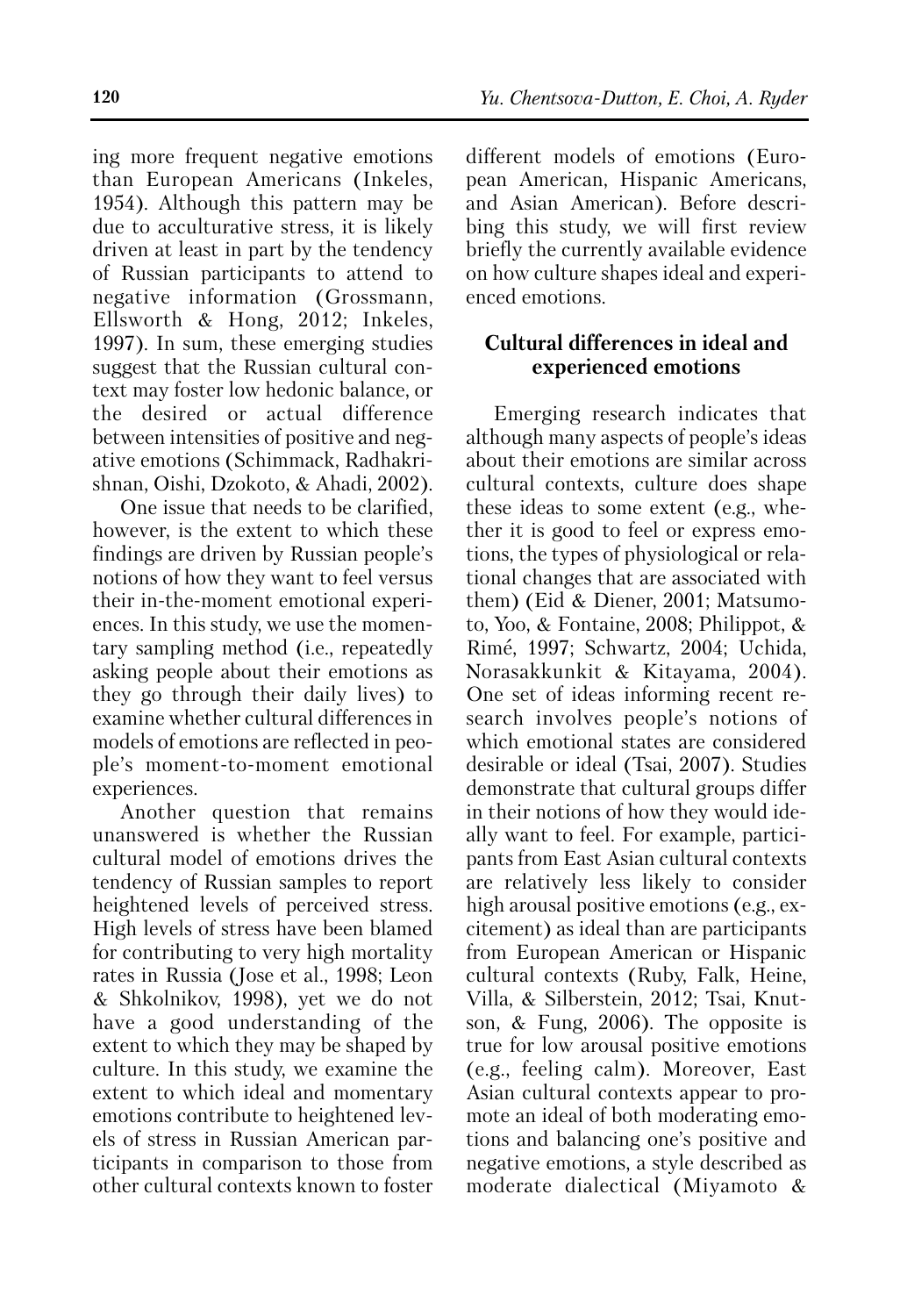Ryff, 2011; Schimmack, Oishi, & Die ner, 2002). Although we know little about Russian models of ideal emotion, it appears that Russians may show a somewhat similar preference for a relatively well-diversified «emotional portfolio» with positive and negative emotions balancing each other out (see Chentsova-Dutton, Senft, Ryder, 2014 for a review). If so, Russian participants might prefer to experience lower hedonic balance than people from other cultural contexts that place emphasis on the experience and expression of positive emotions.

Although the effects tend to be more modest for reports of experienced emotions, cultural models of emotions are also reflected in these reports. Cul tural group differences are particularly pronounced for the types of reports that ask people to evaluate their emotional states and introduce culturallybased heuristics in their judgments of how they felt over the last week or how they feel in general (i.e., global or retrospective reports, Eid & Diener, 2001; Scollon, Diener, Oishi, & Biswas-Die ner, 2004). Consistently with ethnographic evidence, one prior study reported that Russian students had low levels of global reports of well-being (Balatsky & Diener, 1993).

As we move away from global measures and toward sampling in-the-moment emotions, cultural group differences become less pronounced and harder to detect. Yet, they have also been reported in laboratory studies of emotions as well as momentary sampling studies (Mesquita & Karasawa, 2002; Scollon, Diener, Oishi, & Biswas-Diener, 2004, 2005; Tsai et al., 2002). To our knowledge, no prior momentary sampling studies have included Russian participants. This gap in the literature needs to be addressed.

# **Cultural differences in the relationship between ideal and momentary emotions and stress**

One additional limitation of prior work is that very few studies have attempted to examine cultural variation in the links between ideal emotional states, experienced emotional states and affectively-laden mental health/well-being constructs such as stress, depression or anxiety. These constructs are considered to be gold standards for assessing individuals' and communities' levels of psychological well-being. Yet, we know little about their affective determinants across cultural contexts. Although research shows that culture shapes the relation between experienced emotions and global estimates of life satisfaction (Schimmack et al., 2002; Suh, Diener, Oishi, & Triandis, 1998), few studies have examined whether culture is similarly implicated in the association of experienced emotions to negative indicators of well-being, such as perceived stress.

Perceived stress refers to subjective appraisal of the extent to which situations in one's life are seen as stressful. This construct is known to be associated with heightened vulnerability to phy sical and mental illness and reduced adherence to health-promoting behavioral regiments (Bergdahl & Bergdahl, 2002; Cohen, Kamarch, & Mermelstein, 1983; Cohen, Tyrrell, & Smith, 1993; Ng & Jeffery, 2003). Some studies suggest that perceived stress moderates the relation between negative life events and indicators of mental illness,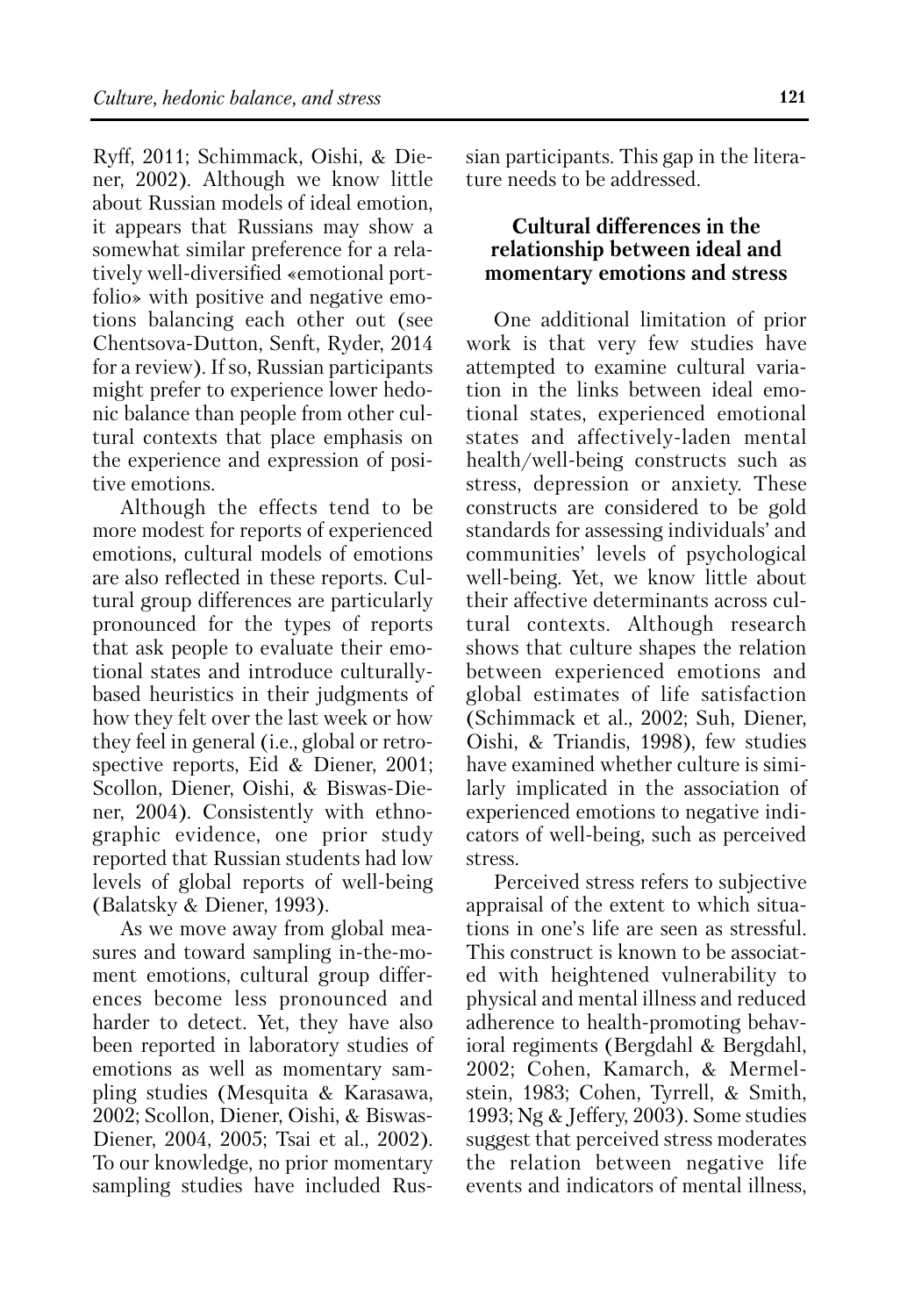such as depression (Kuiper, Olinger, & Lyons, 1986). As such, low perceived stress appears to be a critical element of mental health and well-being.

What is the relation between experienced emotions and perceived stress? Although we do know that heightened negative emotions and dampened positive emotions map onto perceived stress (Denollet & De Vries, 2006; van Eck, Berkhof, Nicolson, & Sulon, 1996), most studies have relied on global and retrospective measures of these emotions (but see: Stawski, Sliwinski, Almeida, & Smyth, 2008, for an exception). More studies are needed to examine whether perceived stress is similarly linked to emotions that are experienced in the moment.

Another limitation of prior work is that most studies of cultural group differences in emotions and stress have focused on comparing people from North American and East Asian cultural contexts. Less is known about many other cultural contexts that are also thought to differ in their models of emotions. For example, although both Russian and Hispanic cultural contexts are thought to be similar to East Asian cultural contexts in their levels of collectivism and corresponding emphasis on the interdependent model of the self (Oyserman, Coon, & Kemmelmeier, 2002), they promote different models of desirable emotions. Yet, ethnographic work as well as emerging empirical studies suggest that these contexts sharply diverge in their beliefs regarding the desirability of positive and negative emotional state. While Russian cultural models are thought to emphasize lower hedonic balance (Balatsky & Diener, 1993), Hispanic cultural models are thought to promote higher hedonic balance, particularly in relational contexts (Klein, 2001).

#### **The present study**

The present study aims to build on extant lines of literature on cultural differences in ideas about hedonic balance and its momentary experiences. In particular, it extends prior work by comparing Russian American participants to participants from 3 other cultural groups that differ in their models of emotions (European American, His panic American, and Asian American). Although two of these groups have been a focus of many cultural comparisons (European Americans and Asian Americans), two are understudied (Russian Americans and Hispanic Americans). The present study examines positive and negative emotions experienced by individuals from these cultural contexts as they go about their daily lives. Finally, the study explores the ways in which ideal and momentary emotions jointly influence levels of perceived stress in people from these cultural contexts.

Based on prior work on cultural variations in ideal and momentary emotions, we anticipated that cultural groups in our study would differ in their ideas about ideal emotions as well as in their in-the-moment experiences of these emotions. We predicted that Russian Americans would value and experience lower hedonic balance than other cultural groups known to place higher emphasis on experience of positive emotions (i.e., European American, Hispanic Americans). We did not expect Russian Americans to differ significantly from Asian Americans in their ideal or momentary hedonic balance.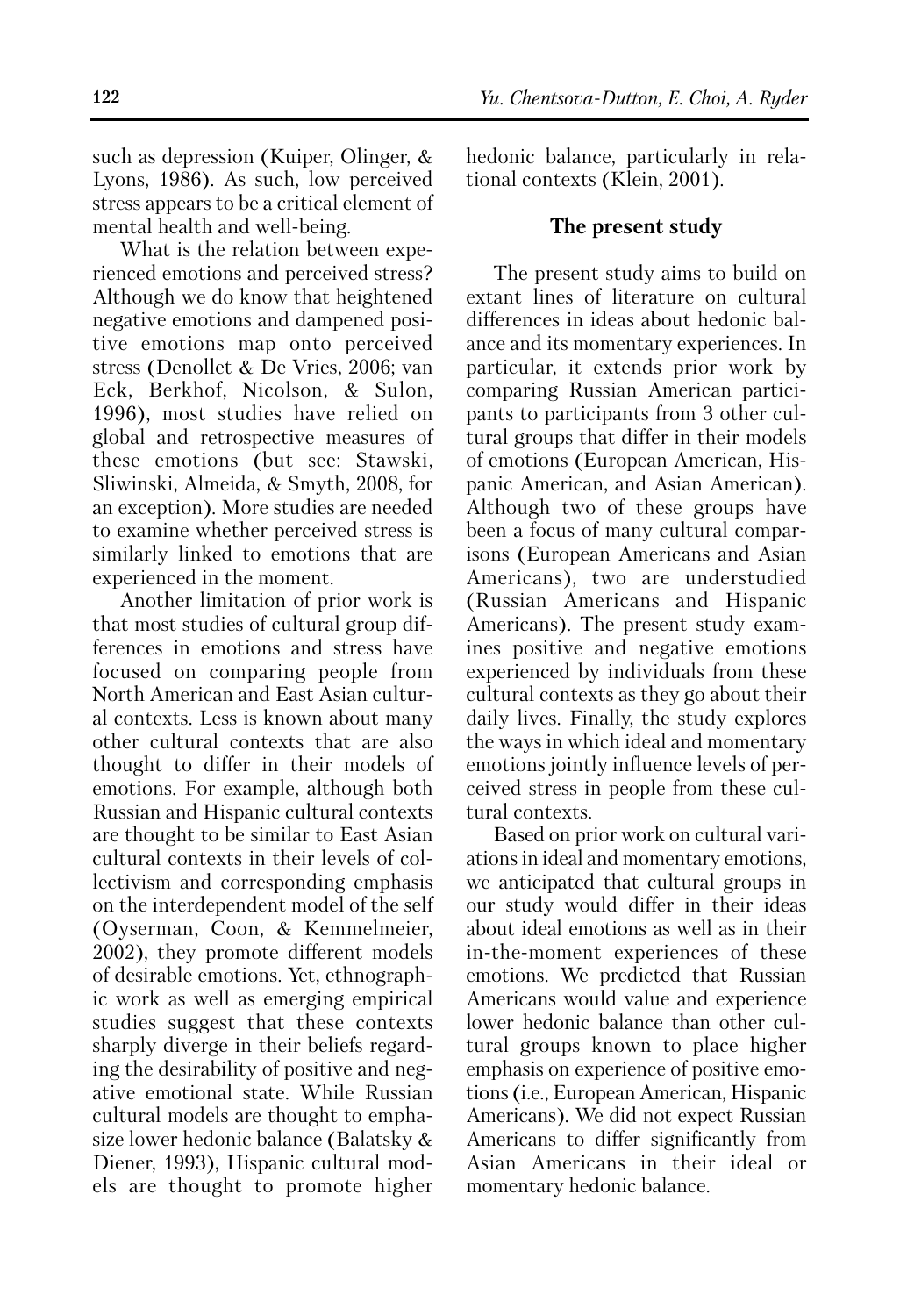Based on prior work on the affective correlates of life satisfaction, we also predicted that although momentary hedonic balance would be negatively associated with perceived stress across cultural groups, this relation would be stronger for groups that value higher hedonic balance (i.e., European Americans, Hispanic Americans) and weaker for groups that value lower hedonic balance (i.e., Russian Americans, Asian Americans). Thus, we predicted that the magnitude of the association between momentary hedonic balance and perceived stress would be weaker for Russian American and Asian American participants than for participants from other cultural groups.

# **Method**

Data used in the present report are part of a larger dataset. Other variables in the same study assessed participants' symptoms of depression and pleasure. They were included in order to test ano ther set of hypotheses and are reported in detail elsewhere (Chentsova-Dutton, Choi, Ryder, & Reyes, in press).

### *Participants*

Participants were 32 European Americans (13 men, age  $M = 21.38$ ;  $SD = 4.35$ , 25 Hispanic Americans  $(10 \text{ men}; \text{ age } M = 20.76; SD = 4.68),$ 33 Asian Americans (8 men; age M =  $= 22.18$ ; SD  $= 5.05$ ), and 20 Russian Americans (4 men; age  $M = 27.35$ ;  $SD = 8.59$ . They were recruited through a psychology subject pool and community advertisements. Age differences were significant,  $F(3, 106) = 6.27$ ,  $p < .01$ , with Russian American participants being significantly older than participants from all three other cultural groups. Statistically controlling for this difference did not affect the results.

In order to ensure that each study group was relatively homogeneous and clearly defined, potential participants were screened based on their cultural backgrounds, as assessed by self-report demographic questions about place of birth, place(s) where parents were born and raised, and ethnic origin of self and parents. Selected European Americans were born in the U.S. and had parents of Western European descent who were born and raised in the U.S. Selected Asian Americans were born in the U.S. or East Asian countries (China, Korea, Japan); and had parents of East Asian descent who were born and raised in East Asian countries. Selected Hispanic Americans were born in the U.S. or in Central or South America and had parents of Hispanic descent who were born and raised in Central or South America. Selected Russian Americans were born in the U.S. or the former Soviet Union and had parents of Russian descent who were born and raised in the former Soviet Union.

#### *Measures*

Perceived levels of stress. The Perceived Stress Scale (PSS; Cohen, Kamarck, & Mermelstein, 1983) is a 10-item measure that captured rated intensity of participants' levels of stress (e.g., «In the last month, how often have you been upset because of something that happened unexpectedly?») using a 5-point rating scale  $(0 = \text{«Never»,}$  $4 =$  «very often»). This scale was reliable at baseline (Cronbach's  $\alpha = .91$ , ranging from .90 to .92 for individual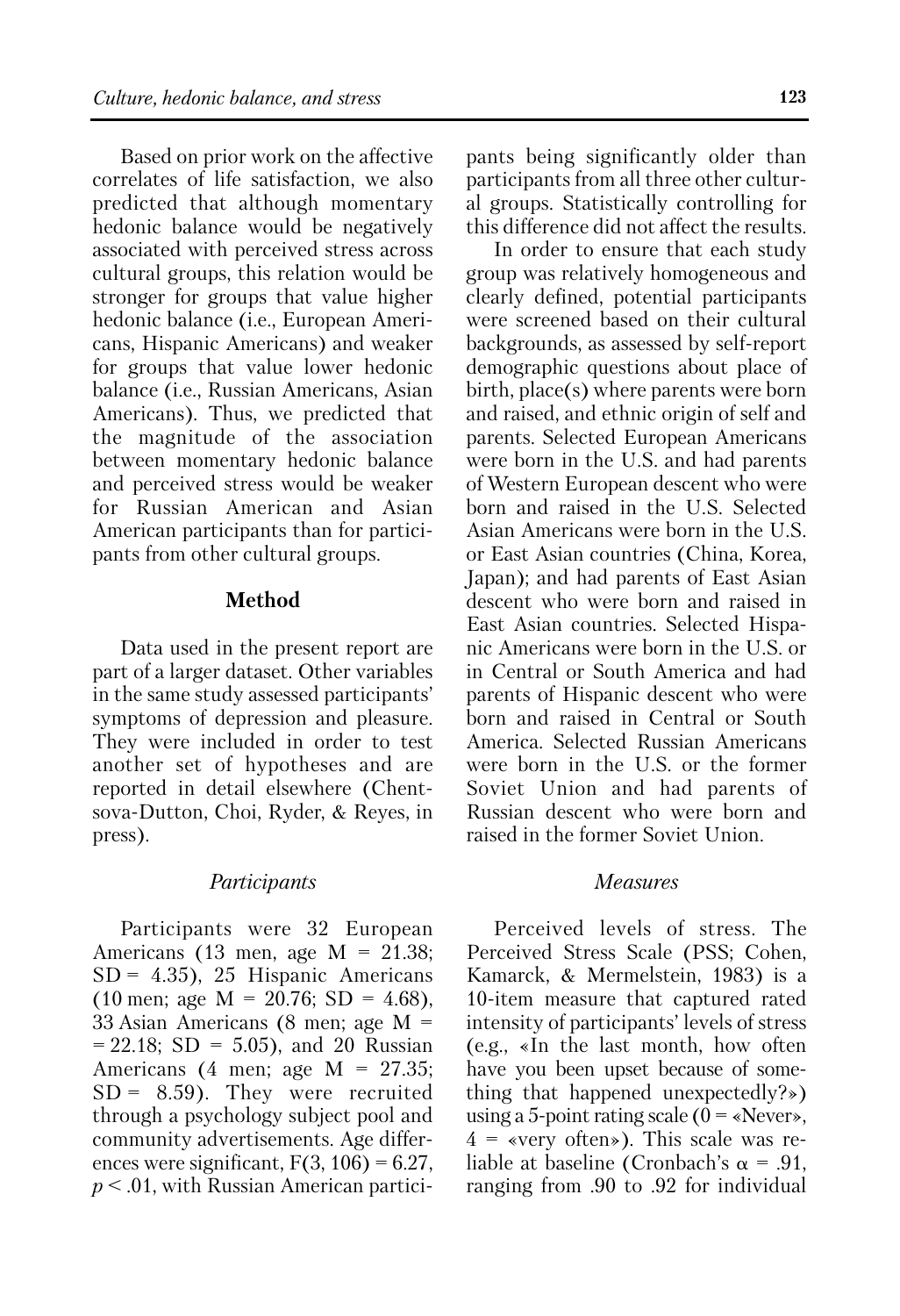cultural groups) and at the end of the study (Cronbach's  $\alpha$  = .87, ranging from .84 to .90 for individual cultural groups).

Ideal reports of hedonic balance. The Affect Valuation Index (Tsai et al, 2006) was used to examine participants' reports of ideal hedonic balance. This measure included 13 items assessing ideal positive emotions (e.g., happy, content) and 7 items assessing ideal negative emotions (e.g., unhappy, fearful). It used a 5-point rating scale  $(1 =$ \*Very slightly or not at all  $\ge$ , 5 = = «Extremely or all of the time»). Internal consistency of this measure was adequate for positive (Cronbach's  $\alpha$ s ranging from .79 to .88 for individual cultural groups) and negative affect scales (Cronbach's  $\alpha$ s ranging from .74 to .79 for individual cultural groups), with the exception of the negative affect scale for Russian Americans ( $\alpha$  = .58). Ideal hedonic balance was calculated by subtracting the mean level of ideal negative affect from the mean level of ideal positive affect (see Schimmack et al., 2002). Hence, higher values of ideal hedonic balance indicate that a participant desired higher levels of positive than negative affect.

Momentary reports of hedonic balance. Participants were asked to complete a questionnaire in response to each of the PDA prompts. Each time, they reported how they felt in the moment (e.g., «Immediately before the beep how calm did you feel?») using a 5-point rating scale  $(1 - \kappa \text{None}_2, 5 - \text{None}_3)$ = «Extreme»). We sampled reports of positive affect (aggregated ratings of feeling pleasant, calm, excited, happy, interested, and satisfied), and negative affect (aggregated ratings of feeling nervous, sad, stressed, upset, and irritated). The remaining questions tapped other emotional states and were not relevant to the current study. Hedonic balance was calculated by subtracting the mean level of negative affect from the mean level of positive affect. Hence, higher values of momentary hedonic balance indicate that a participant experienced higher levels of positive than negative affect.

Data analytic approach for momentary reports. Multi-level mixed models with autoregressive covariance structure were used to examine whether cultural group, gender, or their interactions were associated with momentary reports of hedonic balance. This way of modeling data accounts for the fact that each of our participants provided repeated, and likely correlated, measurements of emotions over time. In this model, data for momentary reports of emotions were nested within participants.

## *Procedure*

Participants signed informed consent documents and completed a packet of questionnaires, including measu res of ideal affect and perceived stress. All questionnaires were administered in English. They were then trained to use personal digital assistants (PDA; Palm Z22; Palm USA, New York, NY) and asked to carry these PDAs with them at all times for ten days. The Experience Sampling Program [ESP; Barrett and Feldman Barrett, 2000] triggered the questionnaire on the PDAs at random intervals for a total of nine times a day. This sampling rate was chosen with an expectation that partici pants would miss some prompts (Christensen et al., 2003). Indeed, on average,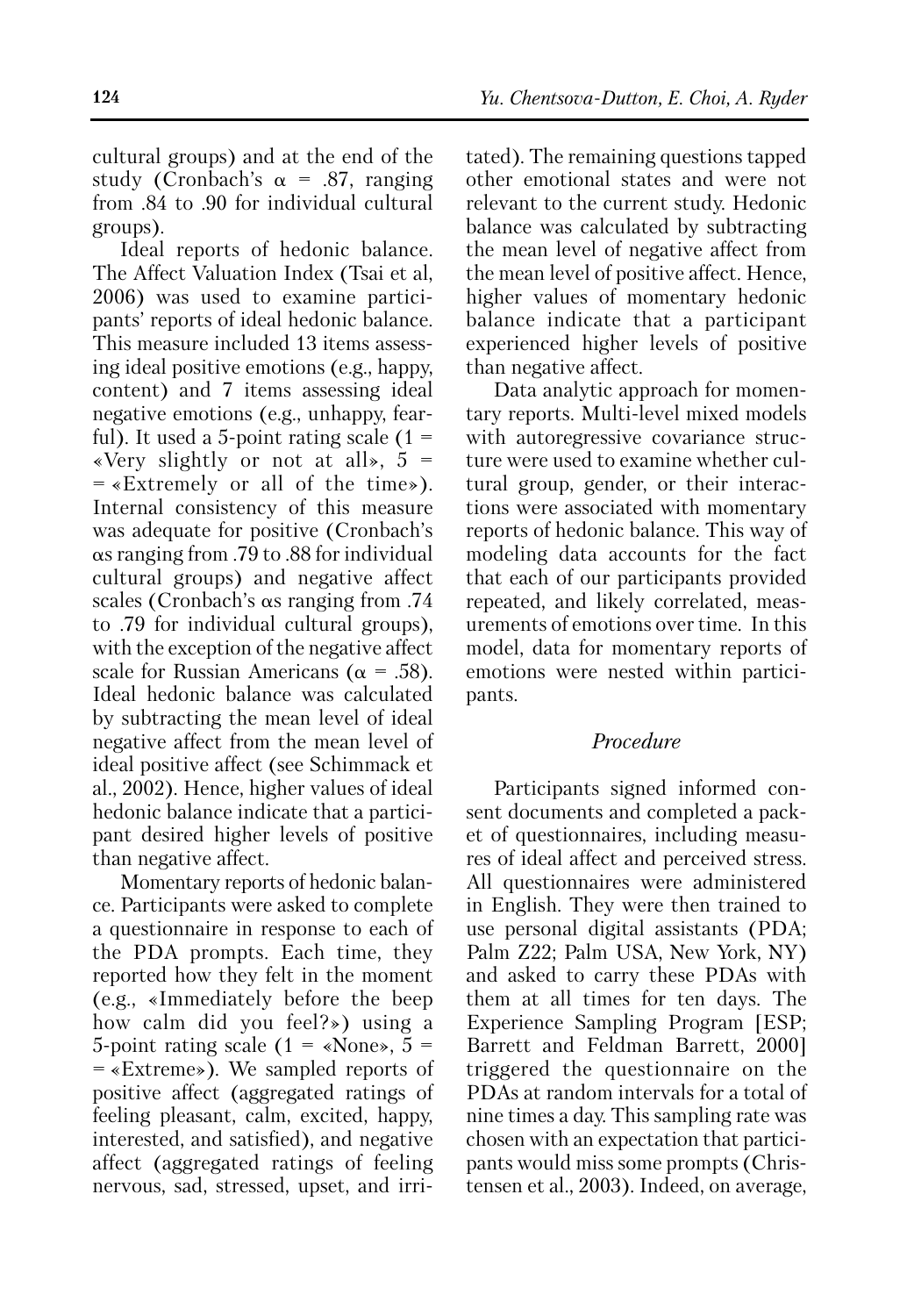participants missed approximately 3–4 daily prompts daily, completing 5–6 responses a day for a total average number that ranged from  $M = 55.40$ , SD =  $= 23.79$  for Hispanic Americans to M  $=$  $= 64.16$ , SD  $= 19.44$  for European Americans. All prompts were delivered in English during participants' waking hours. Time window for prompt delivery was customized according to each participant's schedule (e.g., someone who typically woke up at 9 am did not get any prompts prior to that time). Each questionnaire initially took approximately 5 minutes to complete. With practice, participants reported filling out these forms in 1–2 minutes. Participants were asked to respond to prompts without any delay. When they did not respond immediately, the prompt disappeared and was not replaced. This was done to eliminate any memory biases from affecting momentary reports of emotions. Participants received course credits or monetary payment for their time and effort.

## **Results**

## *Cultural similarities and differences in momentary reports of positive and negative emotions and hedonic balance*

First, we examined whether cultural groups differed in their levels of momentary positive and momentary negative affect. The model for momentary reports of positive emotions revealed no cultural group differences,  $F(3, 204.71) = 1.09, p = .36$ . There were significant gender differences, *F*(1,  $205.28$ ) = 6.89,  $p = .009$ , with women  $(M = 2.59, SE = .04)$  reporting significantly higher levels of momentary posi tive emotions than men  $(M = 2.39, SE =$ = .06). This pattern was not qualified by a culture by gender interaction, *F*(3, 204) = 1.10, *p* = .35. The model for momentary reports of negative emotions revealed no cultural or gender differences and no interactions, all *F* < 2.08,  $p > .10$ .

Finally, the model for momentary levels of hedonic balance revealed a significant main effect of cultural group,  $F(3, 211.76) = 2.76$ ,  $p = .04$ , with Russian Americans reporting significantly lower levels of hedonic balance ( $M = 0.74$ ,  $SE = .14$ ) than Hispanic Americans  $(M = 1.32, SE = .15), p = .03$ . Russian Americans' levels of hedonic balance indicated that they tended to experience lower levels of positive relative to negative emotions in their daily life (95% CI: 0.41–1.02), whereas the opposite was true for Hispanic Americans (95% CI: 1.02–1.61). Levels of he donic balance for European Americans  $(M = 0.94, SE = .12)$  and Asian Americans ( $M = 0.93$ ,  $SE = .14$ ) were in-between those of Russian Americans and Hispanic Americans and did not significantly differ from either of those groups.

# **Cultural similarities in ideal hedonic balance and stress**

Next, we examined whether cultural groups differed in their ideal hedonic balance using a two-way ANOVA (cultural group [European Americans, Hispanic Americans, Asian Americans; Russian Americans]  $\times$  gender [male; female]). Cultural groups did not significantly differ from each other in their ideal hedonic balance, although there was a marginal difference,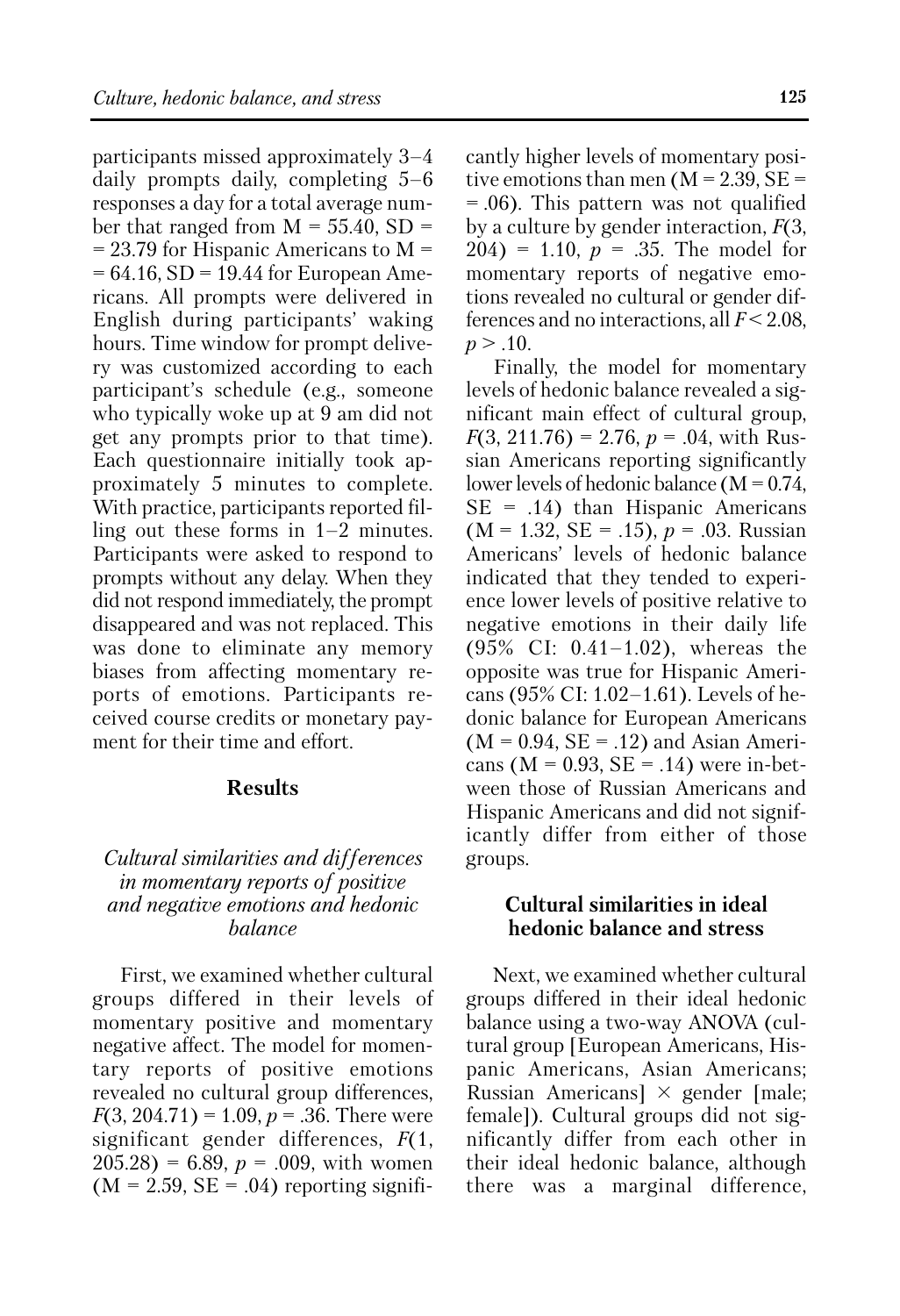$F(3, 102) = 2.68, p = .05$ , driven by the non-significant tendency of Russian Americans to report lower ideal hedonic balance than Hispanic Americans, LSD contrast  $p = .07$ . There were no gender differences or gender by cultural group interactions in ideal hedonic balance, both  $F < 2.29$ ,  $p > .08$ .

We also examined whether cultural group differences in hedonic balance translated into different levels of stress during the same 10-day period of time. We conducted a two-way ANCOVA (cultural group [European Americans, Hispanic Americans, Asian Americans; Russian Americans]  $\times$  gender [male; female]) for levels of perceived stress, controlling for its levels at the beginning of the study. This analysis showed no cultural group or gender differences and no interactions, all  $F < 2.18$ ,  $p > .10$ .

# **Cultural similarities and differences in affective predictors of stress**

Finally, we examined the relationship between changes in the participants' momentary and ideal levels of hedonic balance and their levels of stress across cultural groups. In order to do so, we conducted a hierarchical linear regression. Baseline levels of stress were entered in Step 1 of the equation, cultural group were entered in Step 2 (with cultural group entered as 3 dummy-coded variables, with Asian Americans serving as the referent group), aggregated momentary levels of hedonic balance and ideal hedonic balance were entered in Step 3, the interaction between ideal and momentary hedonic balance were entered in Step 4, the interactions between cultural group and ideal levels of hedonic balance were entered in Step 5, and the

interactions between cultural group and momentary levels of hedonic balance were entered in Step 6. Additional models tested whether gender or its interactions with other predictors influences stress. We have also examined the role of higher-order interactions. It was determined that none of these main effects or interactions were significant, hence they are not included in our presentation of these results.

See Table 1 for description of the results. Steps 1, 3, 4 and 5 of the model were associated with significant increa ses in the proportion of variance explained by the predictors. Step 5 indicated that participants' levels of stress at the end of the study were significantly predicted by their higher baseline levels of stress, their lower in-themoment hedonic balance, and a twoway interaction between cultural group (Russian Americans) and levels of ideal hedonic balance. For Russian Americans (B = .73, SE = .17,  $\beta$  = .51,  $t = 4.27, p < .01$ , but not for the other cultural groups (all absolute values of  $\beta$ < .03, ns), wanting to feel more positively than negatively was positively associated with higher levels of stress at the end of the study.

### **Discussion**

This study is the first to compare ideal and momentary emotions across groups of Russian Americans, European Americans, Hispanic Americans and Asian Americans. We observed significant cultural differences in participants' momentary levels of hedonic balance. Consistent with the ethnographic descriptions of cultural norms regarding emotions in Russian versus Central/South American cultural contexts,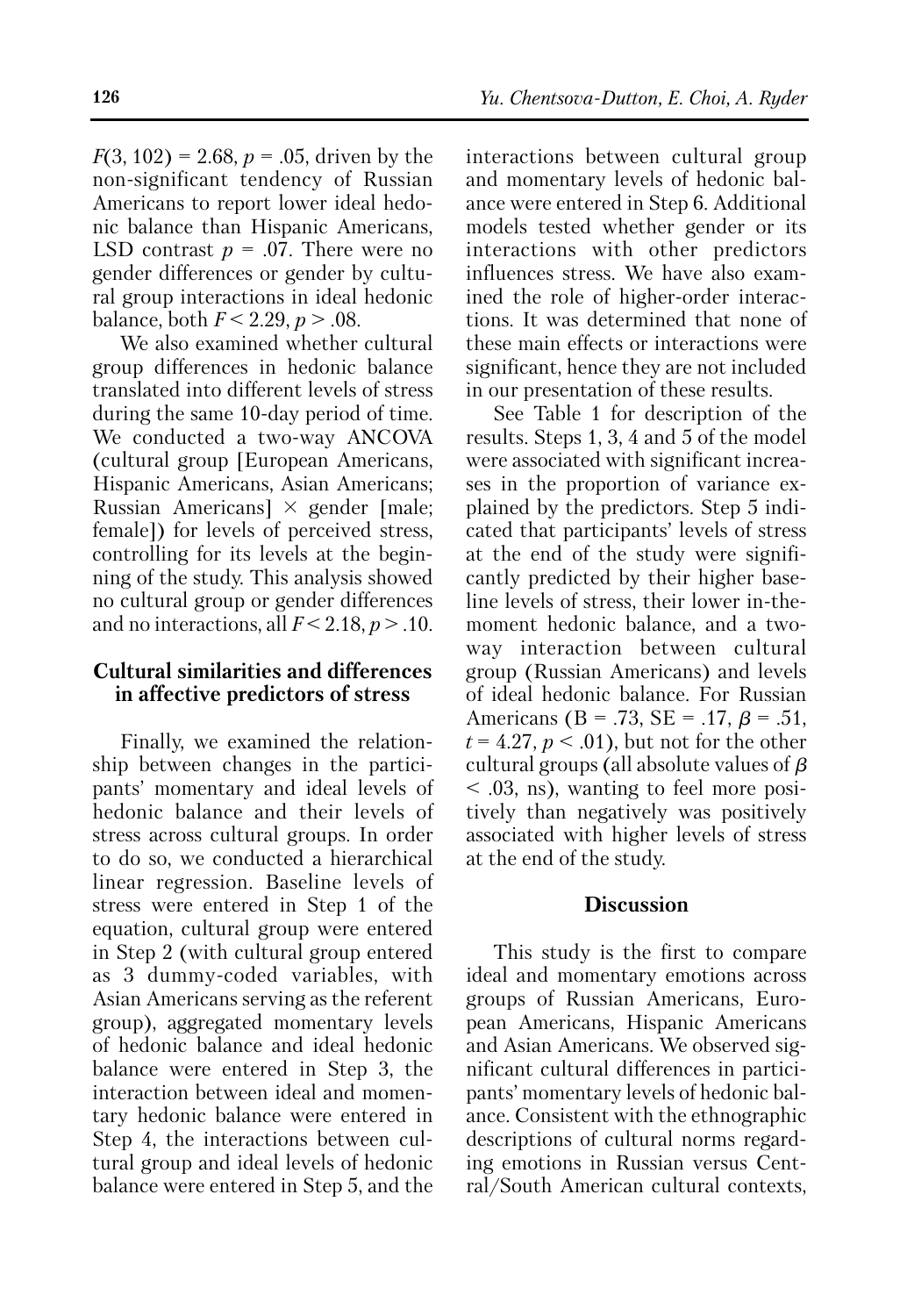| Predictor                                        | $\triangle R^2$ | $\beta$ (SE $\beta$ ) |
|--------------------------------------------------|-----------------|-----------------------|
| Step 1                                           | $.43***$        |                       |
| Baseline levels of stress                        |                 | $.63(.07)**$          |
| Step 2                                           | .003            |                       |
| Baseline levels of stress                        |                 | $.63(.07)$ **         |
| European Americans                               |                 | .03(0.16)             |
| Hispanic Americans                               |                 | $-.09(.18)$           |
| <b>Russian Americans</b>                         |                 | $-.04$ (.18)          |
| Step 3                                           | $.06**$         |                       |
| Baseline levels of stress                        |                 | $.56(.08)$ **         |
| European Americans                               |                 | .04(.15)              |
| Hispanic Americans                               |                 | .01(.17)              |
| <b>Russian Americans</b>                         |                 | $-.01$ (.18)          |
| Ideal hedonic balance                            |                 | .11(0.9)              |
| Momentary hedonic balance                        |                 | $-.26(.08)$ **        |
| Step 4                                           | $.03*$          |                       |
| Baseline levels of stress                        |                 | $.57(.08)$ **         |
| European Americans                               |                 | .07(0.15)             |
| Hispanic Americans                               |                 | .00(0.17)             |
| <b>Russian Americans</b>                         |                 | .06(.18)              |
| Ideal hedonic balance                            |                 | $-.58(.30)*$          |
| Momentary hedonic balance                        |                 | $-.25(.08)$ **        |
| Ideal $\times$ Momentary hedonic balance         |                 | $.15(.06)^*$          |
| Step 5                                           | $.05*$          |                       |
| Baseline levels of stress                        |                 | $.55(.09)$ **         |
| European Americans                               |                 | .57(.70)              |
| Hispanic Americans                               |                 | .18(.66)              |
| <b>Russian Americans</b>                         |                 | $-1.41(0.74)$         |
| Ideal hedonic balance                            |                 | $-.51(.30)$           |
| Momentary hedonic balance                        |                 | $-.24(.08)$ **        |
| Ideal × Momentary hedonic balance                |                 | .12(.07)              |
| Russian Americans $\times$ Ideal hedonic balance |                 | $.55(.26)$ *          |
| Hispanic Americans $\times$ Hedonic balance      |                 | $-.06(.22)$           |
| European Americans $\times$ Hedonic balance      |                 | $-.17(.23)$           |

**Hierarchical Multiple Regression Analyses Predicting Levels of Stress**

 $* p < .05, ** p < .01.$ 

*Таблица 1*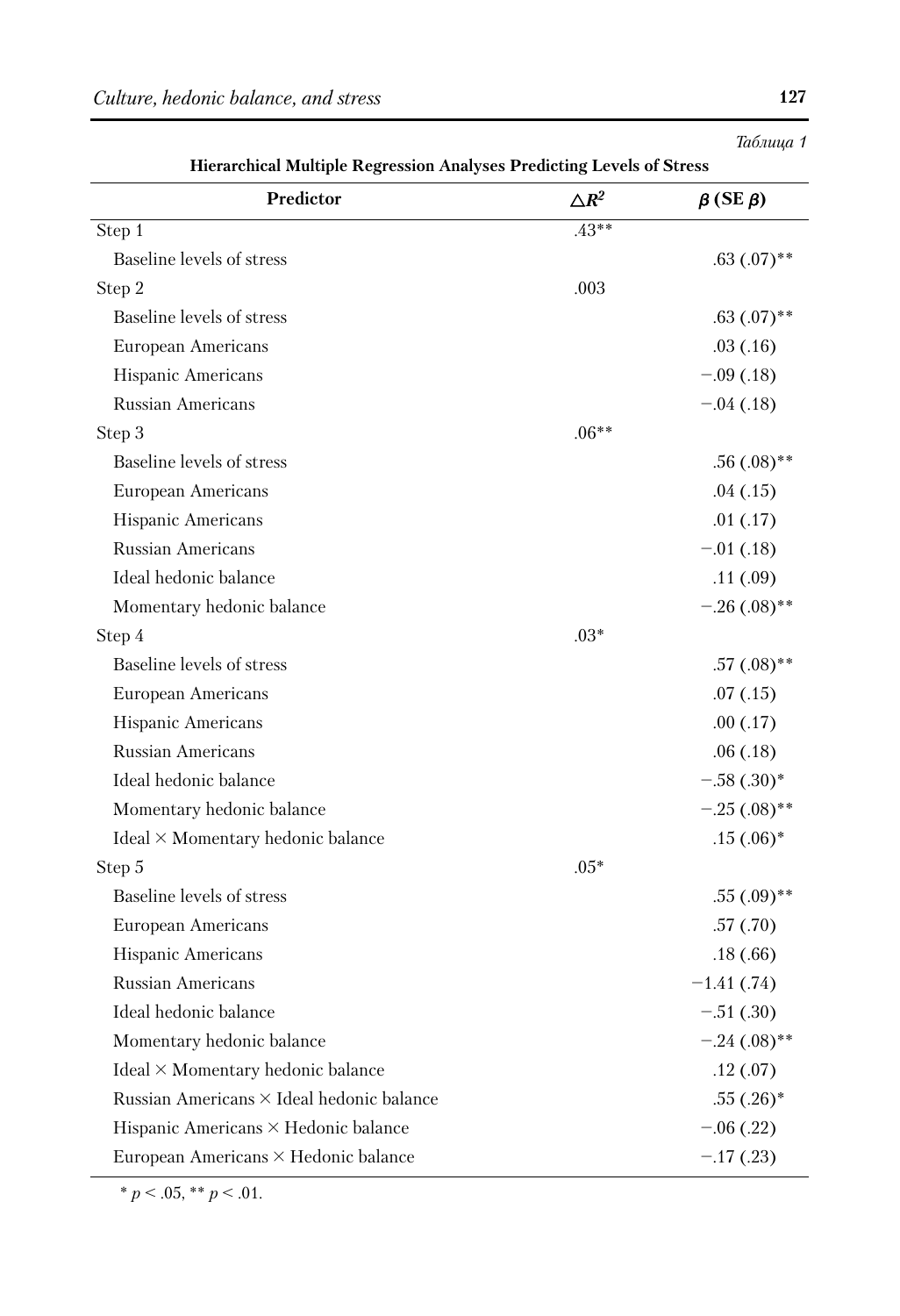**128** *Yu. Chentsova-Dutton, E. Choi, A. Ryder*

the balance between intensity of positive and negative emotions was significantly lower for Russian Americans than for Hispanic Americans. Contrary to our prediction, European Americans did not significantly differ from Russian Americans in their hedonic balance, although the means were in the predicted direction. Notably, we did not observe significant cultural differences in either positive or negative momentary emotions. The variable that did differ across cultural groups was the balance between the two.

We also found that cultural differences in momentary hedonic balance did not translate into cultural differences in stress. Despite the fact that their hedonic balance was lower, Russian Americans did not appraise their lives as more stressful than Hispanic Americans. How do we make sense of this pattern of results? It appears that participants from different cultural groups in our study were both similar and different with respect to how they used momentary affective information in constructing their reports of perceived stress. On one hand, higher momentary levels of hedonic balance were predictive of lower levels of stress. This relation held across cultural groups. On the other hand, groups that diverged in their moment-to-moment hedonic balance seemed to converge in their levels of stress for the same period of time, seemingly due to differences in their notions of ideal emotions. Russian Americans, but not members of other cultural groups in the study, tended to show preference for experiencing lower levels of positive emotions than negative emotions. For this group, stress levels were driven by a combination of momentary and ideal hedonic balance. Interestingly, higher ideal hedonic balance was associated with higher levels of stress, possibly due to the potential discrepancy experienced when one's affective experiences do not meet one's affective expectations, however negative they may be. In sum, although Russian Americans tended to experience lower balance of positive to negative emotions in their daily lives, their affective states were consistent with their notions of ideal emotions, with the relatively modest expectations for ideal hedonic balance softening the potentially negative effects of the experienced emotional states.

Of course, this study is not without serious limitations. First, our sample sizes were small. In addition, although our samples included students and community members, students predominated. Finally, our groups of Hispanic, Asian and Russian immigrants and sojourners living in the United States were all fluent in English and relatively acculturated to the mainstream European American culture. Thus, their responses may have differed from their counterparts in Central or South America, Russia, and East Asia in meaningful ways. Future studies need to examine larger and more representative samples of participants living in different countries.

In addition, our data do not allow us to confidently advance a causal interpretation of our findings. Although timing of our data collection and the fact that we have adjusted our analyses for baseline levels of perceived stress suggest that ideal and experienced levels of hedonic balance affect perceived stress, it is possible that increases in perceived stress make some participants more vigilant of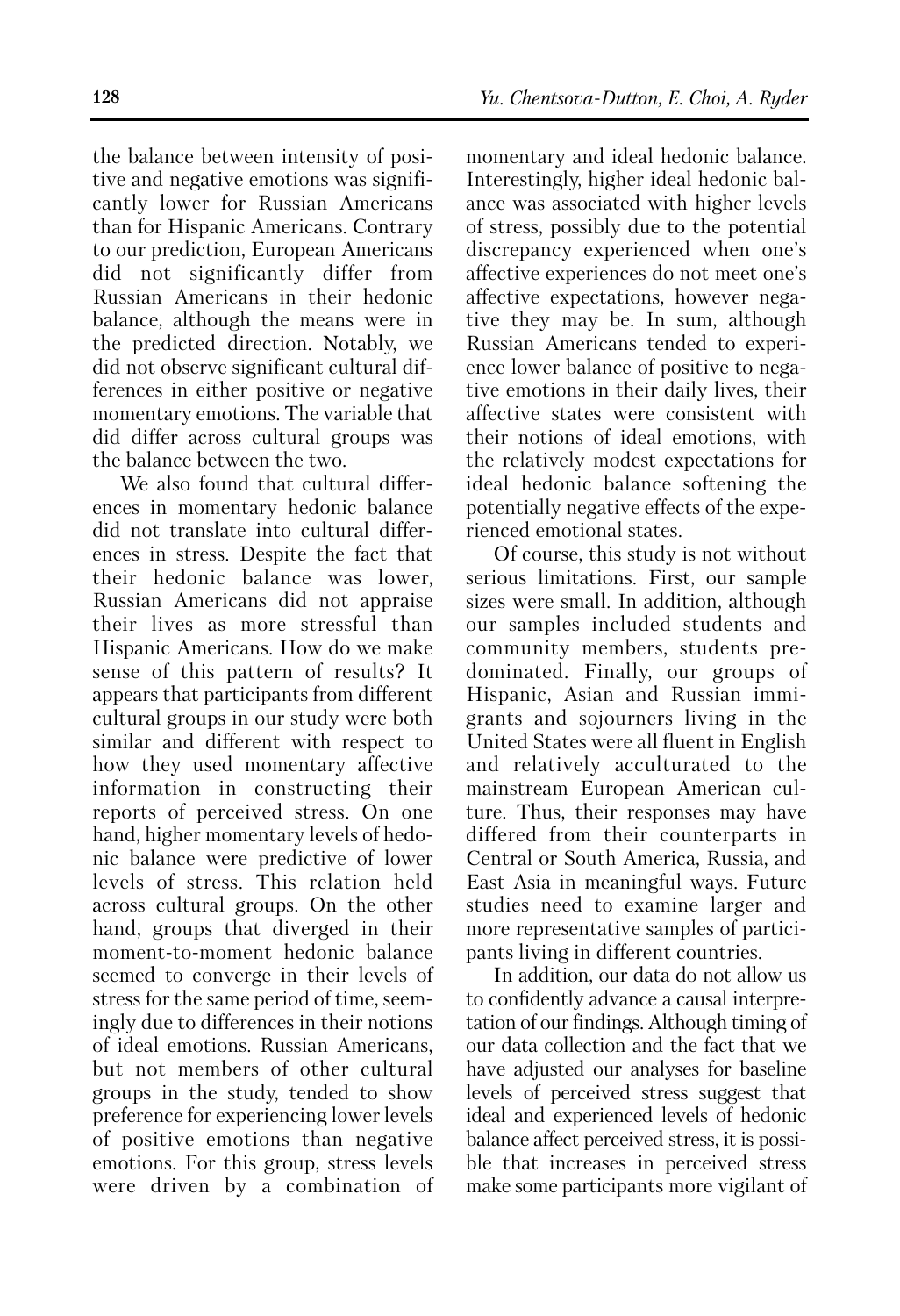their affective states or more aware of their ideal emotions. Future experimental studies can induce emotions in the laboratory in an effort to examine the direction of causality.

If replicated, these results may have important implications for any future studies that use perceived stress as an indicator of well-being in individuals and groups. Prior work on perceived stress indicates that it is jointly determined by objective life circumstances, affective responses to these circumstances, and psychological factors, such as cognitive appraisal and metacognition (Cohen, Kamarck, & Mermelstein, 1983; Lazarus & Folkman, 1984; Spada, Nikčević, Moneta, & Wells, 2008). Our results suggest that perceived stress can also be influenced by culturallyshaped ideas about emotional experiences. Thus, it is critical for researchers to be mindful of the cultural context of their participants and assess their ideas about emotions in order to confidently interpret their data. The present data also have implications for researchers and practitioners working with clinical samples, adding to the small but growing body of evidence suggesting that Russian models of emotions may affect experience and expression of emotional distress (see Jurcik, Chentsova-Dutton, Solopieva-Jurcikova, & Ryder, 2013).

In conclusion, our study suggests that descriptions of Russian affective culture as low in hedonic balance have some merit: the picture of moment-tomoment emotional lives of Russian immigrants living in the United States was colored more by negative than positive emotions. Yet, we also found that this pattern was not associated with heightened levels of stress, apparently due to the fact that it was not discrepant with the Russian notion that ideal emotional life is rich in both positive and negative emotions. Hence, our results suggest that the association of momentary emotion with measures of mental health, such as stress, depend on cultural models of emotion.

## **References**

- Balatsky, G., & Diener, E. (1993). Subjective well-being among Russian students. *Social Indicators Research, 28*, 225–243.
- Bergdahl, J., & Bergdahl, M. (2002). Perceived stress in adults: prevalence and association of depression, anxiety and medication in a Swedish population. *Stress and Health, 18*(5), 235–241.
- Chentsova-Dutton, Y. E., Choi, E., Ryder, A. G., & Reyes, J. (in press). Cultural variation in the effects of anhedonia on well-being. *Transcultural Psychiatry*.
- Chentsova-Dutton, Y. E., Senft, N., & Ryder, A. G. (2014). Listening to negative emotions: How culture constrains what we hear. For W.G. Parrott (Ed.), *Positive side of negative emotions*. New York: Guilford Press.
- Cohen, S. (1994). *Perceived Stress Scale*. Palo Alto, CA.
- Cohen, S., Kamarck, T., & Mermelstein, R. (1983). A global measure of perceived stress. *Journal of Health and Social Behavior, 24*(4), 385–396.
- Cohen, S., Tyrrell, D. A., & Smith, A. P. (1993). Negative life events, perceived stress, negative affect, and susceptibility to the common cold. *Journal of Personality and Social Psychology, 64*(1), 131–140.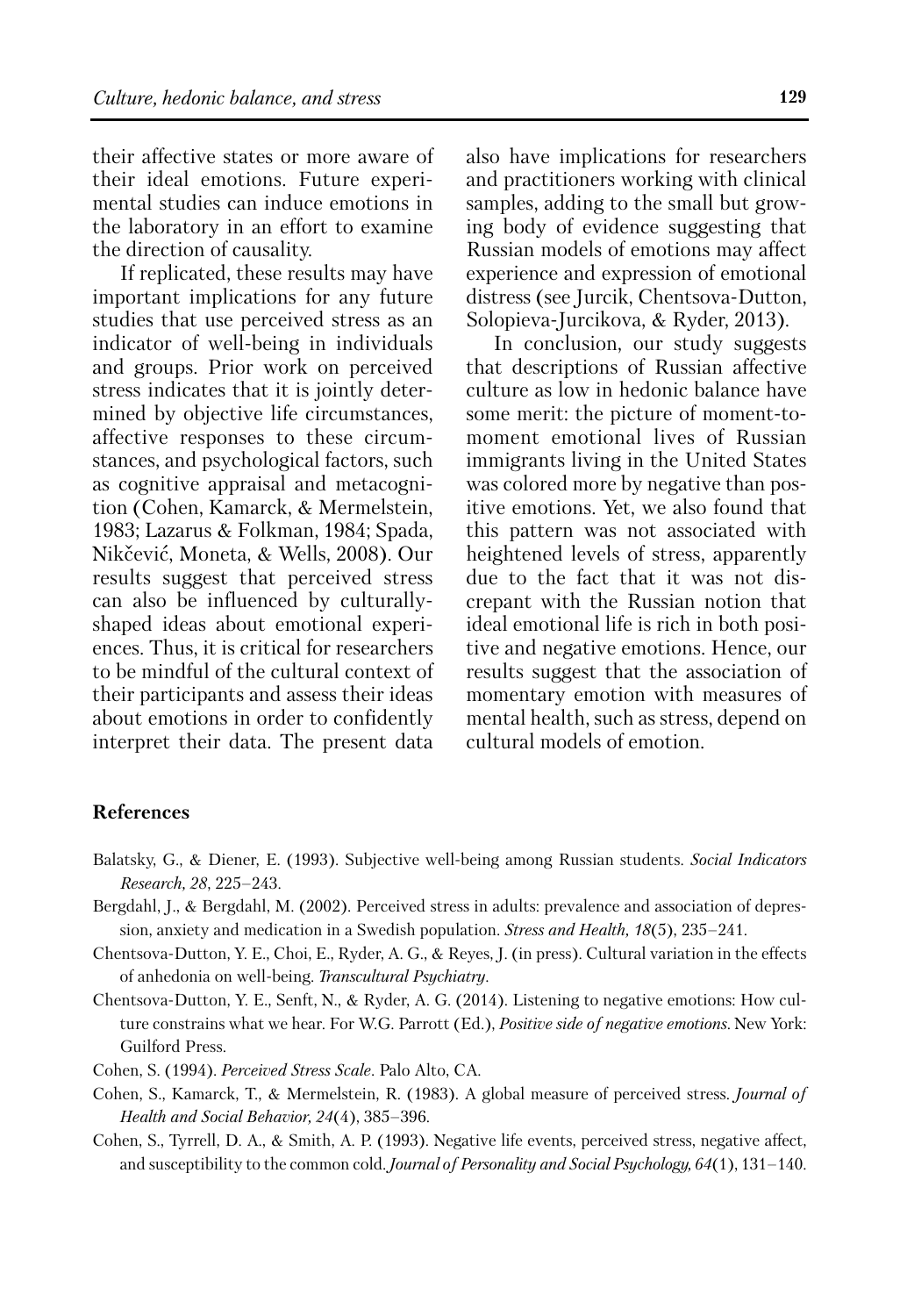- Denollet, J., & De Vries, J. (2006). Positive and negative affect within the realm of depression, stress and fatigue: The two-factor distress model of the Global Mood Scale (GMS). *Journal of Affective Disorders, 91*(2), 171–180.
- Diener, E., Suh, E. M., Smith, H., & Shao, L. (1995). National differences in reported subjective wellbeing: Why do they occur? *Social Indicators Research, 34*(1), 7–32.
- Eid, M., & Diener, E. (2001). Norms for experiencing emotions in different cultures: Inter-and intranational differences. *Journal of Personality and Social Psychology, 81*(5), 869–885.
- Grossmann, I., Ellsworth, P. C., & Hong, Y. Y. (2012). Culture, attention, and emotion. *Journal of Experimental Psychology*: *General*, *141*(1), 31–36.
- Hill, C. E., Bowers, G., Costello, A., England, J., Houston-Ludlam, A., Knowlton, G., ... & Thompson, B. J. (2013). What's it all about? A qualitative study of undergraduate students' beliefs about meaning of life. *Journal of Humanistic Psychology, 53*(3), 386–414.
- Inkeles, A. (1997). *National character: A psycho-social perspective.* New Brunswick, NJ: Transaction Publishers.
- Inkeles, A., & Bauer, R. (1954). *Patterns of life experiences and attitudes under the Soviet System.* Russian Research Center.
- Jose, P. E., D'Anna, C. A., Cafasso, L. L., Bryant, F. B., Chiker, V., Gein, N., & Zhezmer, N. (1998). Stress and coping among Russian and American early adolescents. *Developmental Psychology, 34*(4), 757–769.
- Jurcik, T., Chentsova-Dutton, Y. E., Solopieva-Jurcikova, L., & Ryder, A. G. (2013). Russians in treatment: The evidence base supporting cultural adaptations. *Journal of Clinical Psychology, 69*, 774–791.
- Klein, A. M. (2001). Tender machos: Masculine contrasts in the Mexican baseball league. In A. Yiannakis, & M. J. Melnick (Eds.), *Contemporary issues in the sociology of sport* (pp. 291–303). Champaign, IL: Human Kinetics.
- Kuiper, N. A., Olinger, L. J., & Lyons, L. M. (1986). Global perceived stress level as a moderator of the relationship between negative life events and depression. *Journal of Human Stress, 12*(4), 149–153.
- Lazarus, R.S., & Folkman, S. (1984). *Stress, appraisal and coping.* New York: Springer.
- Leon, D. A., & Shkolnikov, V. M. (1998). Social stress and the Russian mortality crisis. *Journal of the American Medical Association, 279*(10), 790–791.
- Lyubomirsky, S. (2000). *In the pursuit of happiness: Comparing the United States and Russia*. Paper presented at the Annual Meeting of the Society for Experimental Social Psychology, Atlanta, GE.
- Matsumoto, D., Yoo, S. H., & Fontaine, J. (2008). Mapping expressive differences around the world the relationship between emotional display rules and individualism versus collectivism. *Journal of Cross-Cultural Psychology, 39*(1), 55–74.
- Mesquita, B., & Karasawa, M. (2002). Different emotional lives. *Cognition and Emotion, 16*(1), 127–141.
- Miyamoto, Y., & Ryff, C. D. (2011). Cultural differences in the dialectical and non-dialectical emotional styles and their implications for health. *Cognition and Emotion, 25*(1), 22–39.
- Ng, D. M., & Jeffery, R. W. (2003). Relationships between perceived stress and health behaviors in a sample of working adults. *Health Psychology, 22*(6), 638–642.
- Oyserman, D., Coon, H. M., & Kemmelmeier, M. (2002). Rethinking individualism and collectivism: Evaluation of theoretical assumptions and meta-analyses. *Psychological Bulletin, 128*(1), 3–72.
- Philippot, P. & Rimé, B. (1997) The perception of bodily sensation during emotion: A cross-cultural perspective. *Polish Bulletin of Psychology, 28*, 175–188.
- Rancour-Laferriere, D. (2003). The moral masochism at the heart of Christianity: Evidence from Russian Orthodox iconography and icon veneration. *Journal for the Psychoanalysis of Culture and Society, 8*(1), 12–22.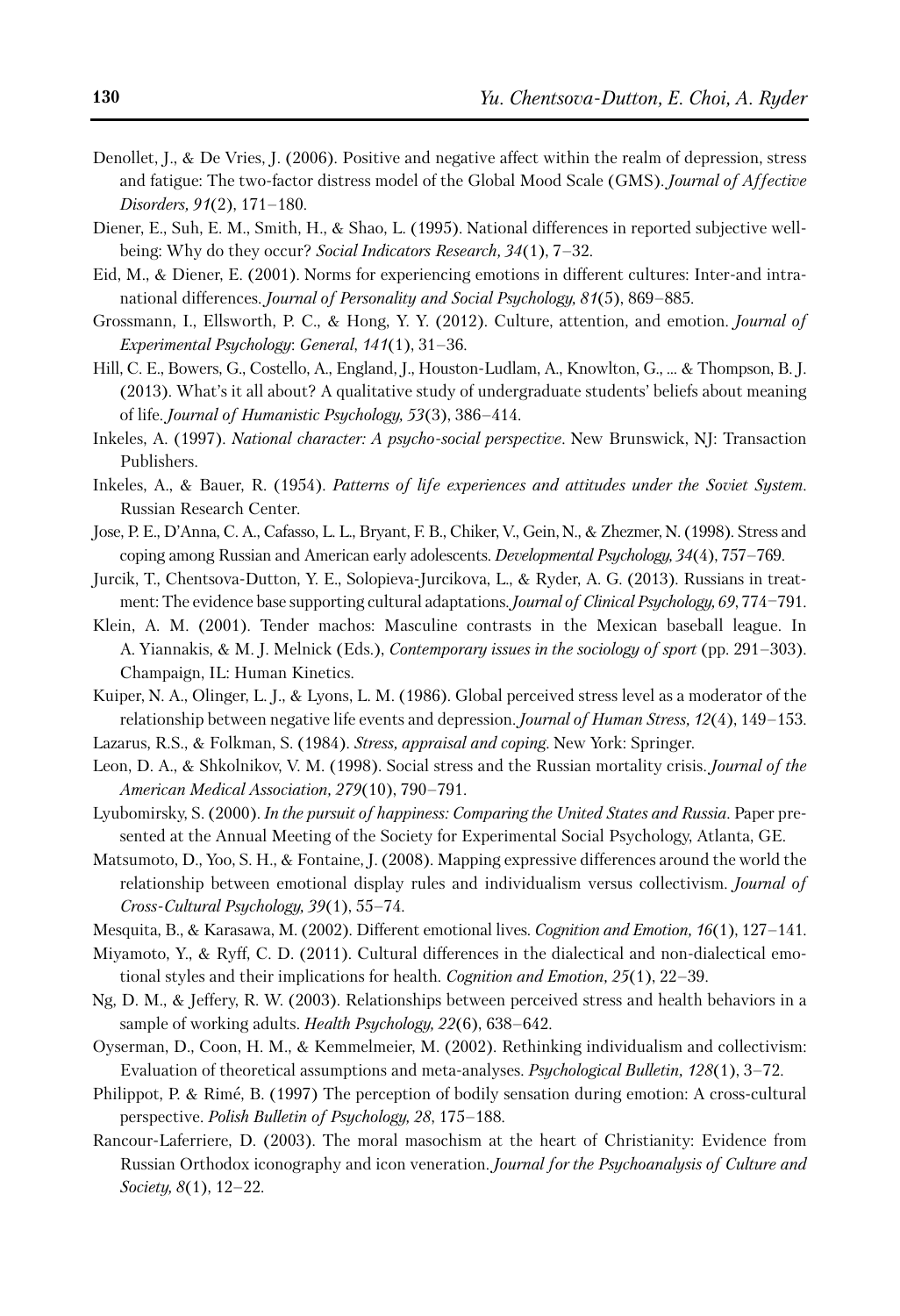- Ries, N. (1997). *Russian talk: culture and conversation during perestroika.* Ithaca, NY and London: Cornell University Press.
- Ruby, M. B., Falk, C. F., Heine, S. J., Villa, C., & Silberstein, O. (2012). Not all collectivisms are equal: Opposing preferences for ideal affect between East Asians and Mexicans. *Emotion, 12*(6), 1206–1209.
- Schimmack, U., Oishi, S., & Diener, E. (2002). Cultural influences on the relation between pleasant emotions and unpleasant emotions: Asian dialectic philosophies or individualism-collectivism? *Cognition & Emotion, 16*(6), 705–719.
- Schimmack, U., Radhakrishnan, P., Oishi, S., Dzokoto, V., & Ahadi, S. (2002). Culture, personality, and subjective well-being: integrating process models of life satisfaction. *Journal of Personality and Social Psychology, 82*(4), 582–593.
- Schwartz, S. H. (2004). Mapping and interpreting cultural differences around the world. In H. Vinken, J. Soeters, & P. Ester (Eds.), *Comparing cultures, dimensions of culture in a comparative perspective* (pp. 43–73). Leiden, The Netherlands: Brill.
- Scollon, C. N., Diener, E., Oishi, S., & Biswas-Diener, R. (2004). Emotions across cultures and me thods. *Journal of Cross-Cultural Psychology, 35*(3), 304–326.
- Scollon, C., Diener, E., Oishi, S., & Biswas-Diener, R. (2005). An experience sampling and cross-cultural investigation of the relation between pleasant and unpleasant affect. *Cognition and Emotion, 19*(1), 27–52.
- Spada, M. M., Nikčević, A. V., Moneta, G. B., & Wells, A. (2008). Metacognition, perceived stress, and negative emotion. *Personality and Individual Differences, 44*(5), 1172–1181.
- Stawski, R. S., Sliwinski, M. J., Almeida, D. M., & Smyth, J. M. (2008). Reported exposure and emotional reactivity to daily stressors: the roles of adult age and global perceived stress. *Psychology and Aging, 23*(1), 52–61.
- Suh, E., Diener, E., Oishi, S., & Triandis, H. C. (1998). The shifting basis of life satisfaction judgments across cultures: Emotions versus norms. *Journal of Personality and Social Psychology, 74*(2), 482–493.
- Tsai, J. L. (2007). Ideal affect: Cultural causes and behavioral consequences. *Perspectives on Psychological Science, 2*(3), 242–259.
- Uchida, Y., Norasakkunkit, V., & Kitayama, S. (2004). Cultural constructions of happiness: Theory and empirical evidence. *Journal of Happiness Studies, 5*(3), 223–239.
- van Eck, M., Berkhof, H., Nicolson, N., & Sulon, J. (1996). The effects of perceived stress, traits, mood states, and stressful daily events on salivary cortisol. *Psychosomatic Medicine, 58*(5), 447–458.

## **Культурные различия и сходство в уровнях идеального и текущего гедонистического баланса и их влиянии на восприятие стресса**

#### **Юлия Евгеньевна Ченцова-Даттон**

Джорджтаунский университет, Вашингтон, США E-mail: yec2@georgetown.edu

#### **Ынсу Че**

Джорджтаунский университет, Вашингтон, США E-mail: ec378@georgetown.edu